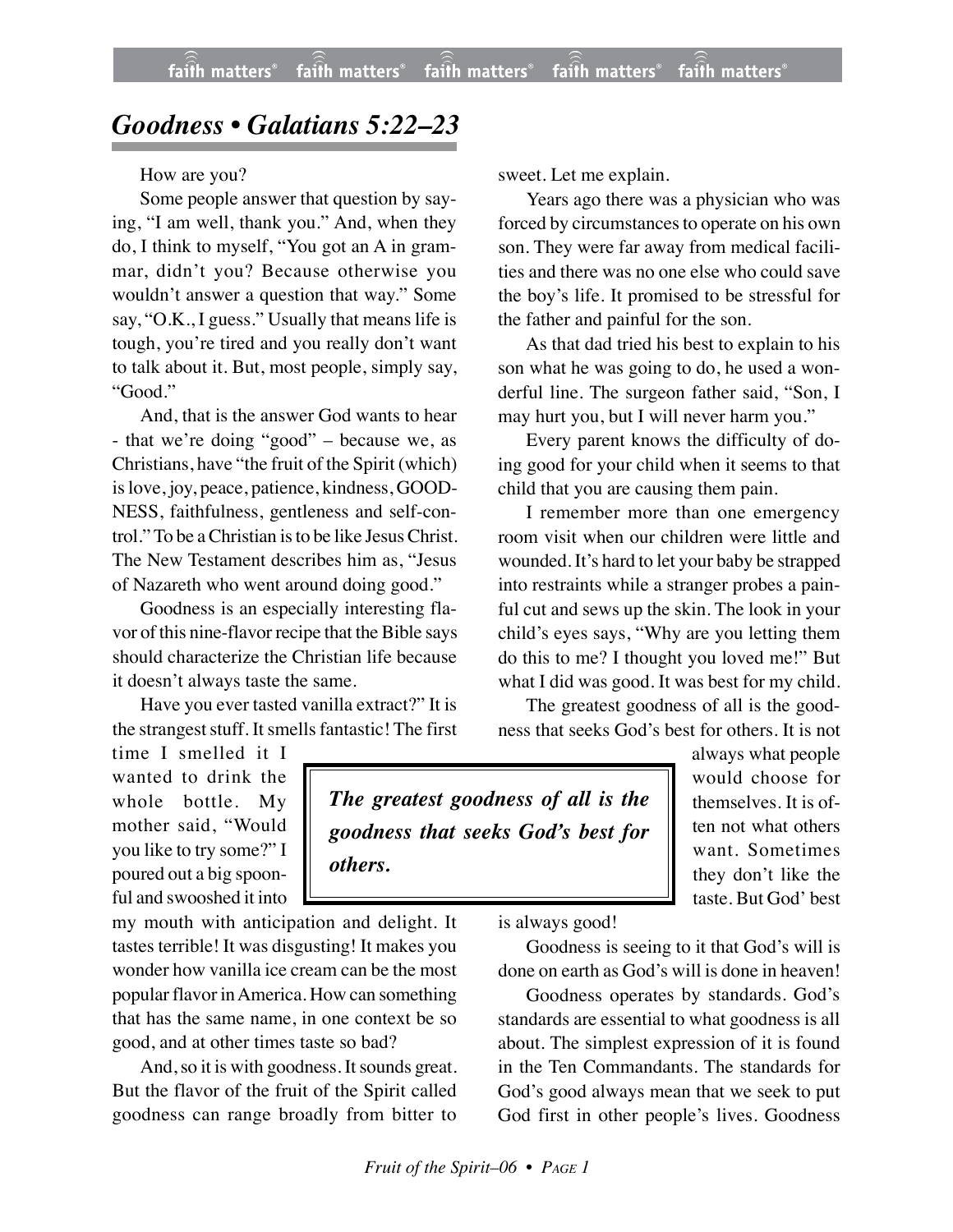always promotes the truth. Goodness always protects human life. Goodness preserves marriage against the terrible assault of adultery. Goodness honors parents and possessions against abuse and theft. An everyday test is to always ask the question, "What would God want for her? What would God like to have as far as he's concerned?" And, then, to do whatever that is.

That also means that goodness is a longterm investment in the other person's life. The financial investment community often counsels those who buy stocks to invest for the long term. Don't buy today with the plan to sell tomorrow. Invest in a way that will get you where you need to be in retirement.

Goodness is the same kind of investment. It is a growth stock.

Think of someone specific who could use some goodness. Now, try to imagine how God would like that person to be in ten, twenty, maybe thirty years from now. Goodness involves here and now. It may be a note of encouragement or a phone call. It may be financial assistance or helping someone get a job. It could be taking someone out to dinner. But goodness always has the long-term in mind, too. And it is always in terms of God's best, by God's standards. The good person dreams and works for the best for someone else's tomorrow.

One of the most appetizing aspects of this flavor of the fruit of the Spirit called goodness is generosity. Goodness can be extraordinarily generous. We hear of a woman, for example, who donates her kidney to another person so that person may live. Few of us will ever be called upon to make such a great sacrifice. But that is an extremely generous act.

Most of us deal on a much smaller scale. For us, generosity is measured in a few dollars, a couple of hours, showing a genuine concern or sharing an experience. Goodness is whatever we have to do to give generously of ourselves for the benefit of someone else.

I know what a wonderful thing that is to be the recipient of such generosity. When I was a college student, broke and uncertain about my future, a man whose business was based in New York City took an interest in me. This businessman took me out to dinner and talked to me and listened to me and encouraged me. He offered to help me financially to get through school.

Over the years I've thought a thousand times about the enormous difference he made in my life. I've told him, I've written to him and I've thanked him for his goodness and generosity.

I want to be like him. I want to be the agent for God's goodness in other people's lives, just as others have been God's agents of goodness in my life. I want to be generous, too!

If you've been tracking with me on this flavor called "goodness", you must be asking a few tough questions. Maybe the toughest is, "How do you know what's good?"

Suppose you get a call from a co-worker who asks you to lend him \$1000 to get him out of a jam. You don't have \$1000, but you could sell something or get a salary advance or borrow it on your Visa card.

The problem is that you are not sure what's good. Maybe the good thing is to lend him the money and help him get out of trouble. But maybe the good thing is to not help him so that he'll learn not to get into trouble again.

It takes some "supernatural smarts" to figure out what to do. And God offers to us supernatural wisdom. So, let's make a checklist of how to get it.

First on that checklist is that we need to check our own hearts to see whether the motivation is first and foremost to do good. There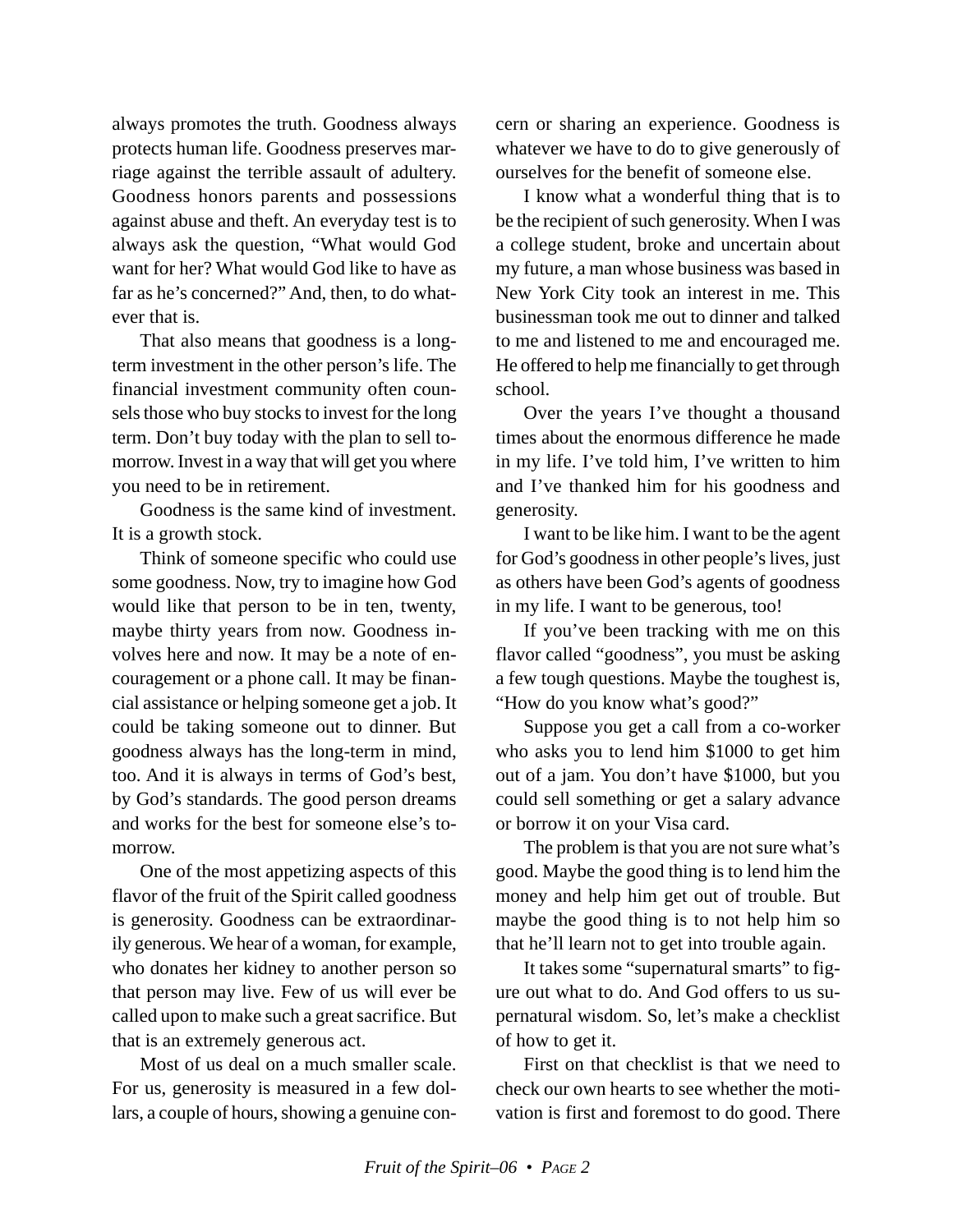is really no point in asking God to show us what is good if we're not going to do anything about it once we find out.

The second thing we need to do is to pray and ask God for wisdom. The Bible tells us that when we don't know what to do we should ask God for wisdom and he will give it to us.

Third, we need to listen to God for the answer. God gives us answers in different ways. He gives us answers through his book the Bible. It's amazing how many times, when we have asked God questions, he has already written out the answer for us. We need to listen to the godly counsel of other Christians. Often they have experienced similar dilemmas and, out of their own experience with God, they know God's wisdom for us. And, we need to

hear the witness of God to our spirit.

Let me explain. When a person becomes a Christian, the Holy Spirit of God comes to live inside us and the Spirit actually talks to our spirit. Super-

*Goodness always promotes the truth. Goodness always protects human life. Goodness preserves marriage against the terrible assault of adultery. Goodness honors parents and possessions against abuse and theft.*

natural communication takes place so that when our spirit is tuned to the Holy Spirit of God, we can hear what the Spirit of God has to say. Then, what's left to do is what God and his wisdom have shown us to do, and then step back and discover the miraculous ways in which God takes the good and multiplies it until it mushrooms into something far greater than we would ever imagine possible.

However, let me warn you that trying to be good without God's wisdom can not only be disappointing, it can be disastrous. Being good is a tricky business requiring supernatural help!

If you do all of this, what should you expect? Well, don't be surprised if your goodness is misunderstood!

When I was a boy I watched a TV movie that was based upon a true story. I wish I could recall the exact names and dates because it would make the retelling much more powerful.

It was the story of two Plebes, or freshmen, at the United States Military Academy at West Point. One was from a poor family. The other was from a rich family.

The poor Plebe was going to resign and leave West Point because of a family financial crisis at home.

The rich Plebe found out and wanted to help, but he knew that his friend would not

> accept it. So he did something that he knew broke the rules. He sneaked off the Academy grounds one night and found his way to a telephone. He phoned his father and asked him to anonymously send whatever money was needed to his friend's family. It was a

very good thing to do.

Except the rich cadet was caught. He was asked to explain what he was doing. He refused to tell, even though it surely would have gotten him out of trouble. He just wanted the best for his friend. As a result, for the next four years no one spoke to him. No conversations at meals. No help with assignments. He wasn't even called on when he raised his hand in class. For four years he suffered the silent treatment . . . because he was misunderstood for doing good.

Don't be surprised if your life is flavored with goodness and you, too, are misunderstood.